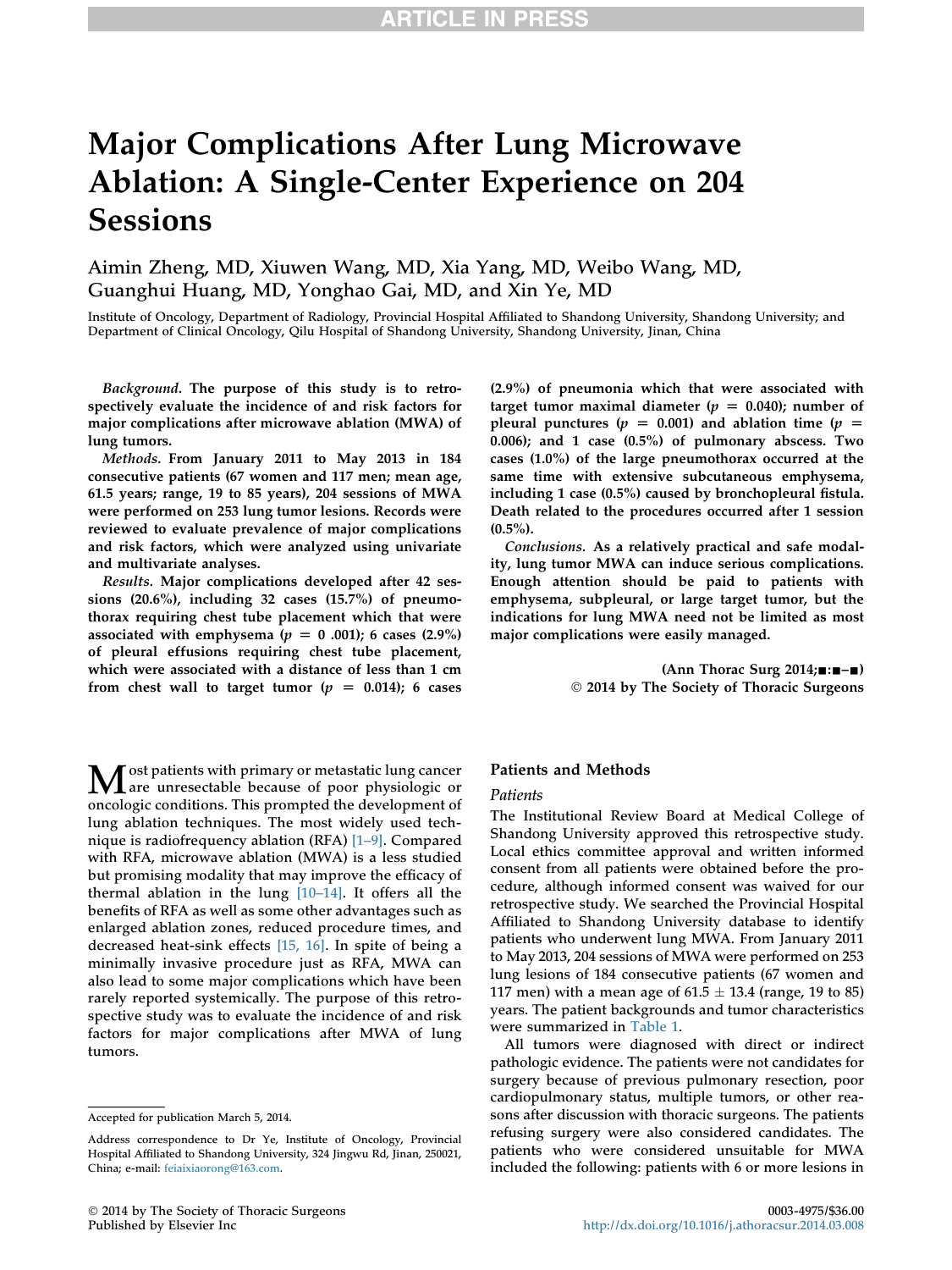| Characteristics                                     | No. $(\%)$ of<br>204 Procedures<br>or Mean $\pm$ SD | No Chest<br>Tube for<br>Pneumothorax<br>$(n = 172)^{a}$ | Chest<br>Tube for<br>Pneumothorax<br>$(n = 32)$ | <i>p</i> Value for<br>Univariate<br>(Multivariate)<br>Analysis | No Chest<br>Tube for<br>Pleural Effusion<br>$(n = 198)^{b}$ | Chest<br>Tube for<br>Pleural<br>Effusion<br>$(n = 6)$ | $\boldsymbol{v}$<br>Value | No<br>Pneumonia<br>$(n = 198)$ | Pneumonia<br>$(n = 6)$ | $\boldsymbol{p}$<br>Value |
|-----------------------------------------------------|-----------------------------------------------------|---------------------------------------------------------|-------------------------------------------------|----------------------------------------------------------------|-------------------------------------------------------------|-------------------------------------------------------|---------------------------|--------------------------------|------------------------|---------------------------|
| Patient characteristics:                            |                                                     |                                                         |                                                 |                                                                |                                                             |                                                       |                           |                                |                        |                           |
| Gender (female/male)                                | 72(35.3)/132(64.7)                                  | 67/105                                                  | 5/27                                            | 0.011(0.056)                                                   | 70/128                                                      | 2/4                                                   | 1.000                     | 71/127                         | 1/5                    | 0.427                     |
| Age (years)                                         | $61.5 \pm 13.5$                                     | $61.4 \pm 13.3$                                         | $62.5 \pm 14.6$                                 | 0.663(0.310)                                                   | $61.6 \pm 13.3$                                             | $59.5 \pm 19.2$                                       | 0.707                     | $61.6 \pm 13.6$                | $61.0 \pm 7.5$         | 0.920                     |
| Emphysema (no/yes)                                  | 157(77.0)/47(23.0)                                  | 140/32                                                  | 17/15                                           | 0.0005(0.001)                                                  | 154/44                                                      | 3/3                                                   | 0.137                     | 153/45                         | 4/2                    | 0.623                     |
| Diabetes (no/yes)                                   | 168(82.4)/36(17.6)                                  | 145/27                                                  | 23/9                                            | 0.090(0.123)                                                   | 164/34                                                      | 4/2                                                   | 0.286                     | 163/35                         | 5/1                    | 1.000                     |
| Hypertension (no/yes)                               | 142(69.6)/62(30.4)                                  | 118/54                                                  | 24/8                                            | 0.470(0.159)                                                   | 139/59                                                      | 3/3                                                   | 0.371                     | 139/59                         | 3/3                    | 0.371                     |
| Smoking index $(\leq 100 / > 100)$                  | 103(50.5)/101(49.5)                                 | 89/83                                                   | 14/18                                           | 0.406(0.973)                                                   | 100/98                                                      | 3/3                                                   | 1.000                     | 100/98                         | 3/3                    | 1.000                     |
| Previous radiotherapy (no/yes)                      | 199(97.5)/5(2.5)                                    | 167/5                                                   | 32/0                                            | 10.000(0.434)                                                  | 194/4                                                       | 5/1                                                   | 0.140                     | 194/4                          | 5/1                    | 0.140                     |
| Previous pulmonary surgery<br>(noives)              | 194(95.1)/10(4.9)                                   | 165/7                                                   | 29/3                                            | 0.194(0.075)                                                   | 188/10                                                      | 6/0                                                   | 1.000                     | 188/10                         | 6/0                    | 1.000                     |
| Previous chemotherapy<br>(noives)                   | 138(67.6)/66(32.4)                                  | 118/54                                                  | 20/12                                           | 0.498(0.070)                                                   | 134/64                                                      | 4/2                                                   | 1.000                     | 136/62                         | 2/4                    | 0.088                     |
| Tumor characteristics:                              |                                                     |                                                         |                                                 |                                                                |                                                             |                                                       |                           |                                |                        |                           |
| Origin (primary/metastasis)                         | 148(72.5)/56(27.5)                                  | 125/47                                                  | 23/9                                            | 0.926(0.149)                                                   | 143/55                                                      | 5/1                                                   | 1.000                     | 144/54                         | 4/2                    | 0.667                     |
| Maximal diameter (cm)                               | $3.29 \pm 1.93$                                     | $3.34 \pm 1.99$                                         | $2.99 \pm 1.59$                                 | 0.348(0.373)                                                   | $3.27 \pm 1.92$                                             | $4.08 \pm 2.54$                                       | 0.308                     | $3.24 \pm 1.91$                | $4.88 \pm 2.07$        | 0.040                     |
| No. of treated tumors                               | $1.24 \pm 0.63$                                     | $1.22 \pm 0.62$                                         | $1.31 \pm 0.64$                                 | 0.464(0.209)                                                   | $1.24 \pm 0.63$                                             | $1.17 \pm 0.41$                                       | 0.779                     | $1.22 \pm 0.60$                | $1.83 \pm 1.17$        | 0.256                     |
| Lower lung field involved<br>(noives)               | 133(65.2)/71(34.8)                                  | 110/62                                                  | 23/9                                            | 0.388(0.519)                                                   | 130/68                                                      | 3/3                                                   | 0.421                     | 130/68                         | 3/3                    | 0.421                     |
| Distance from chest wall<br>$(\leq1/\geq1$ cm)      | 40(19.6)/164(80.4)                                  | 35/137                                                  | 5/27                                            | 0.537(0.653)                                                   | 36/162                                                      | 4/2                                                   | 0.014                     | 39/159                         | 1/5                    | 1.000                     |
| Procedural characteristics:                         |                                                     |                                                         |                                                 |                                                                |                                                             |                                                       |                           |                                |                        |                           |
| Approach (anterior/posterior) $\epsilon$            | 91(44.6)/105(51.5)                                  | 76/90                                                   | 15/15                                           | 0.670(0.793)                                                   | 87/104                                                      | 4/1                                                   | 0.185                     | 89/101                         | 2/4                    | 0.688                     |
| No. of pleural punctures                            | $2.87 \pm 1.65$                                     | $2.82 \pm 1.69$                                         | $3.13 \pm 1.45$                                 | 0.339(0.289)                                                   | $2.86 \pm 1.66$                                             | $3.17 \pm 1.72$                                       | 0.654                     | $2.80 \pm 1.61$                | $5.00 \pm 1.79$        | 0.001                     |
| Length of lung tissue traversed<br>by antennas (cm) | $5.93 \pm 4.78$                                     | $5.88 \pm 4.87$                                         | $6.17 \pm 4.33$                                 | 0.753(0.733)                                                   | $5.97 \pm 4.83$                                             | $4.58 \pm 2.73$                                       | 0.486                     | $5.88\,\pm\,4.81$              | $7.50 \pm 3.83$        | 0.415                     |
| Ablation time (minutes)                             | $12.78 \pm 11.13$                                   | $12.66 \pm 11.19$                                       | $13.41 \pm 10.99$                               | 0.730(0.530)                                                   | $12.63 \pm 10.92$                                           | $17.83 \pm 17.38$                                     | 0.498                     | $12.41\pm10.86$                | $25.00 \pm 14.14$      | 0.006                     |

<span id="page-1-0"></span>Table 1. Patient, Tumor and Procedural Characteristics and Results of Statistical Analysis to Determine Risk Factors for Major Complications With <sup>a</sup> Morbidity of More Than 1%

<sup>a</sup> With or without pneumothorax.  $b$  With or without pleural effusion.  $c$  Eight sessions with lateral approach were not admitted. ZHENG ET AL

MAJOR COMPLICATIONS AFTER LUNG TUMOR MWA

ZHENG ET AL<br>MAJOR COMPLICATIONS AFTER LUNG TUMOR MWA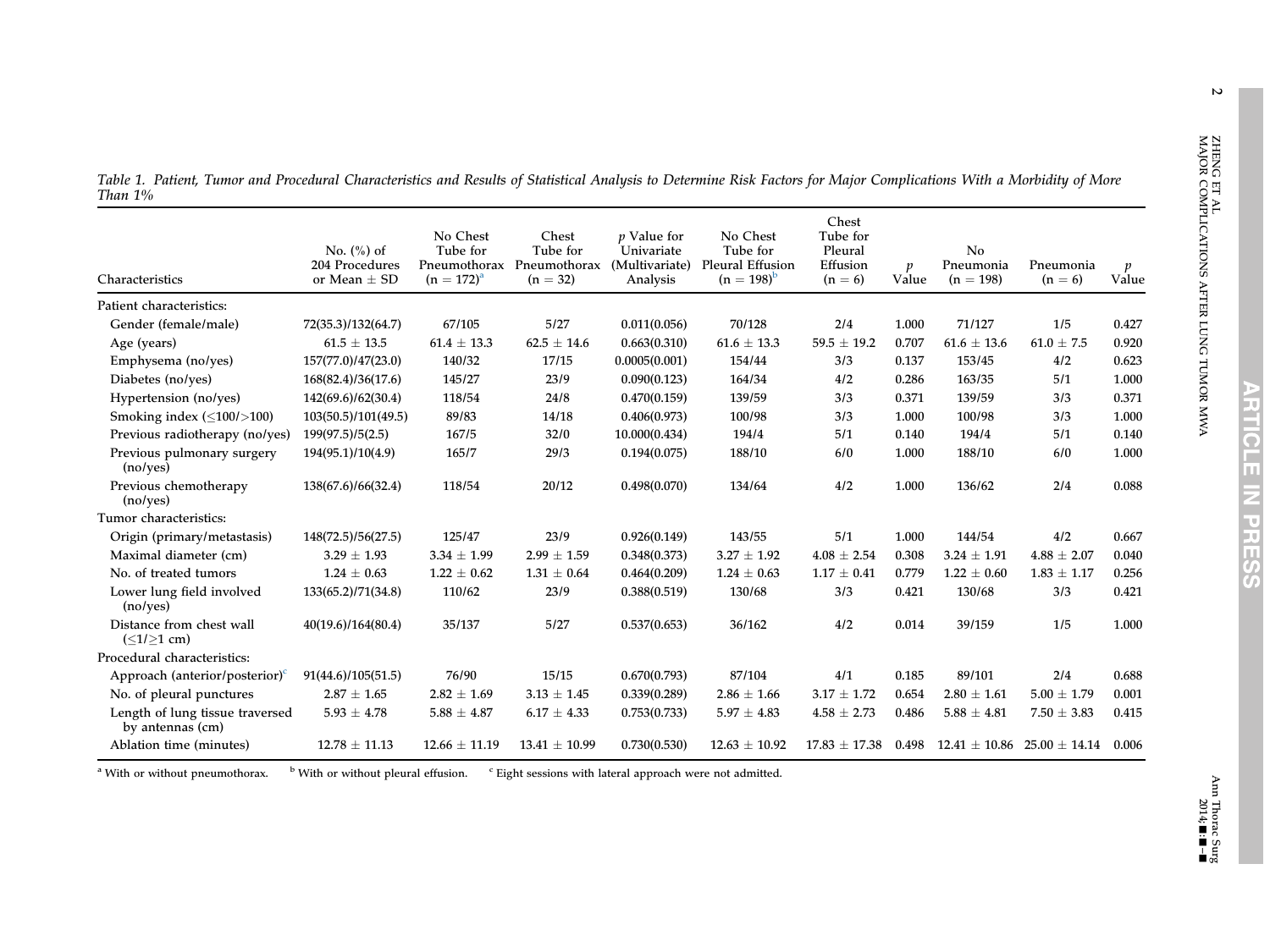a hemithorax; patients with a lesion immediately adjacent to major vessels, hilum, major bronchus, or mediastinum; patients with bleeding diatheses; patients with extrapulmonary lesions that would hardly be controlled; patients with a Zubrod performance status of 2 or more; and patients with active inflammation or infection.

# Ablation Protocol

All procedures were performed with patients under local anesthesia and moderate sedation. The microwave ablation therapeutic instrument (MTC-3C, Nanjing Qinghai Research Institute of Microwave Electric, China) we used could produce 0 to 100 W of power at a frequency of 2,450  $\pm$  50 MHz. Under the guidance of computed tomographic (CT) fluoroscopy (Lightspeed16; GE Healthcare, Waukesha, WI), a microwave antenna (14G outside diameter, 100 to 180-mm length, using water circulation cooling system) was placed into the tumor. One antenna was used for tumors 3 cm or less in maximum diameter and 2 antennae for greater than 3 cm. Ablation was performed with a power of 60 to 80 W for 4 to 8 minutes per site. Antennae were placed sequentially at 1 to 8 different sites in the tumor according to the tumor size and shape. Antenna track ablation was routinely performed at the end of the procedure to prevent needle track implantation. To prevent infection and postablation syndrome, cefazolin and dexamethasone were administered prophylactically before and for 2 days after ablation.

## Pneumothorax or Pleural Effusion Management

If there was pneumothorax or pleural effusion detected by routine physical and imaging examination, the patient was monitored until it stabilized. A patient whose pneumothorax or pleural effusion was enlarging or exceeded 35% to 40%, or who became dyspneic or developed diminishing oxygen saturation was treated with chest tube placement.

# Follow-Up

The follow-up protocol included routine physical examination and laboratory tests during the hospital stay. At 24 hours from the procedure, each patient underwent nonenhanced chest CT scans to evaluate early complications. All patients were followed up at 1, 3, 6, and 12 months, and thereafter at 6-month intervals with chest enhanced CT images.

# Complication Assessment and Recorded Variables

Complications were evaluated on the basis of MWA procedures by reviewing medical records and CT images. Major complications were defined as those events leading to substantial morbidity and disability, increasing the level of care, or resulting in hospital admission or substantially lengthening hospital stay. This included any case in which an interventional drainage procedure was required. All these were in accordance with the classification proposed by the Society of Interventional Radiology [\[17\].](#page-4-0)

To find underlying factors influencing major complications, the following factors were assessed: (1) patient

characteristics as gender, age, absence or presence of pulmonary emphysema, hypertension and diabetes, smoking index, history of pulmonary surgery, pulmonary external-beam radiotherapy and chemotherapy; (2) tumor characteristics as primary or secondary origin, maximal diameter, lower lung field involved or not, distance from chest wall (<1 or  $\geq$ 1 cm); (3) procedural characteristics such as puncture approach (anteroposterior), number of pleural punctures (<3 or  $\geq$ 3), length of lung tissue traversed by antennas, or ablation time. Emphysema was defined as low-attenuation areas with disrupted vasculature but without discernible surrounding walls in the pulmonary parenchyma on the basis of CT.

# Statistical Analysis

Data were expressed as mean  $\pm$  standard deviation. Risk factors affecting major complications that were found in more than 1% of procedures were assessed using a  $\chi^2$  test for categoric variables and an independent-samples  $t$  test for continuous variables. If a categoric variable was not fit for the  $\chi^2$  test because 1 or more cells in crosstab had an expected count less than 5, the 2-sided Fisher exact test was adopted. Then the factors affecting major complications that were found in more than 10 events were analyzed again with multivariate analysis using binary logistic regression. A  $p$  value of less than 0.05 was considered to be statistically significant. All statistical analyses were performed with SPSS 17.0 for window software package (SPSS, Inc, Chicago, IL).

## Results

## Major Complications

In the 204 treatment sessions, major complications developed after 42 sessions (20.6%), including 32 cases (15.7%) of pneumothorax requiring chest tube, 6 cases (2.9%) of pleural effusions requiring chest tube, 6 cases (2.9%) of pneumonia, and 1 case (0.5%) of pulmonary abscess. Two of them had large pleural effusion and pneumonia sequentially. One of them had large pneumothorax and large pleural effusion sequentially. Two cases (1.0%) of the large pneumothorax occurred at the same time with large subcutaneous emphysema, including 1 case (0.5%) caused by bronchopleural fistula. No delayed major complication was detected during the follow-up period.

The 6 patients who developed pneumonia after lung ablation received  $18.7 \pm 7.8$  (range, 12 to 34) days of further treatment for this complication and were discharged without obvious sequelae. The patient who developed pulmonary abscess was a 63-year-old man with a smoking index of 1,500 and pulmonary emphysema. Twenty-one days after MWA for a squamous cell carcinoma focus in the right upper lung lobe with a maximal diameter of 4 cm, the patient came up with high fever and enhanced CT scanning revealed the abscess. The abscess eventually recovered after about 3 weeks of drainage and antibiotic treatment. Both of the 2 patients with large subcutaneous emphysema had emphysema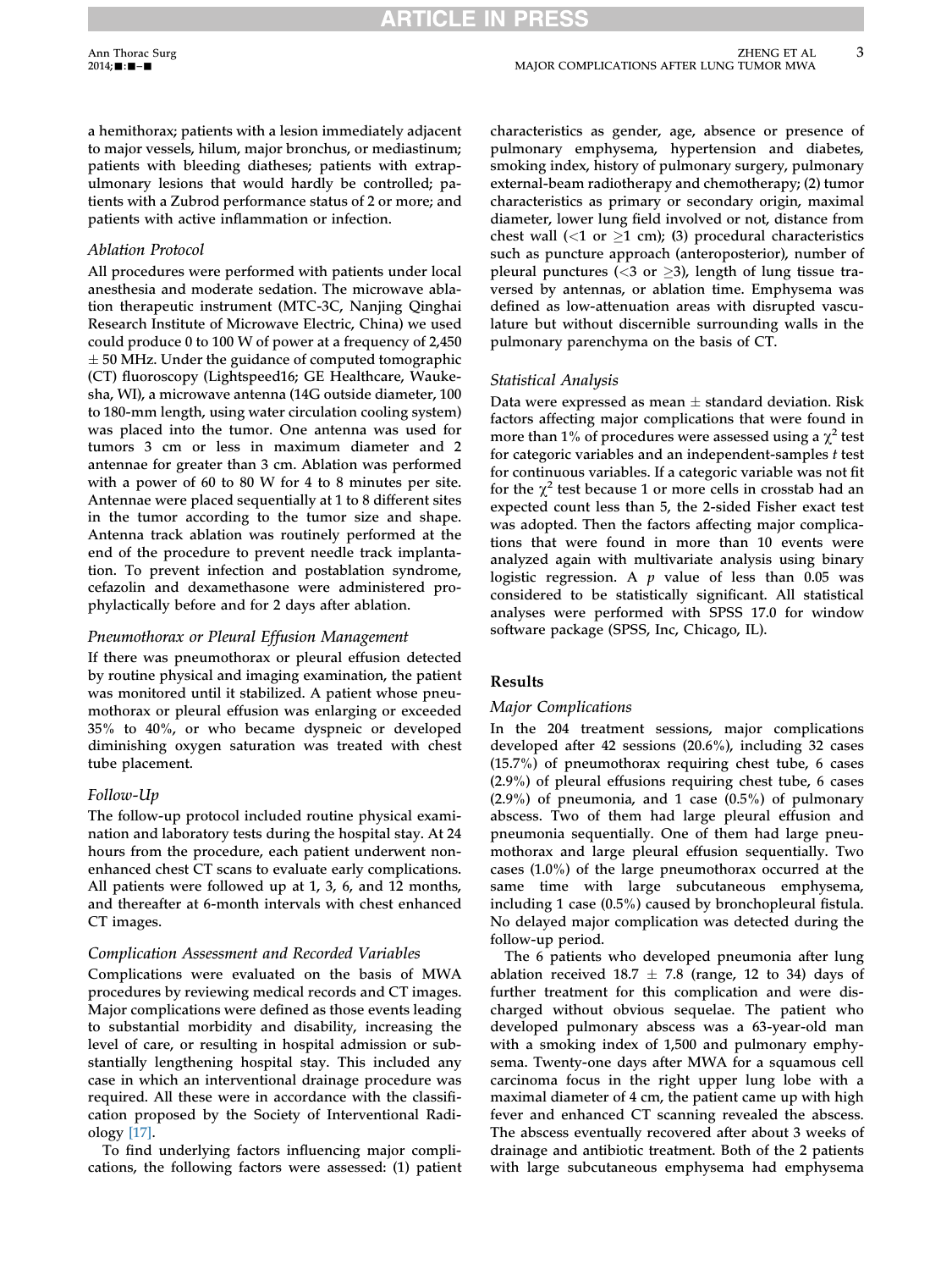and large pneumothorax. One of the 2 patients suffered from intractable pneumothorax resulting from the development of a bronchopleural fistula. In that case, air leakage persisted after pleurodesis with video-assisted thoracoscope, untill he died of brain metastasis 7 months later.

Univariate analysis suggested the following; that male patients ( $p = 0.011$ ) and emphysema ( $p = 0.0005$ ) predisposed patients to chest tube placement for pneumothorax; a distance of less than 1 cm from chest wall to target tumor predisposed patients to chest tube placement for pleural effusion ( $p = 0.014$ ); and longer target tumor maximal diameter ( $p = 0.040$ ), more pleural punctures ( $p = 0.001$ ), and longer ablation time ( $p = 0.006$ ) were associated with higher pneumonia rates. Further multivariate analyses indicated the relevance between emphysema and chest tube placement for pneumothorax  $(p = 0.001)$  [\(Table 1](#page-1-0)).

#### Procedure-Related Death

Death related to the procedures occurred after 1 session (0.5%). The 70-year-old man was admitted to undergo MWA for a lung adenocarcinoma lesion with a maximum diameter of 7.1 cm located in the left upper lobe. He had suffered from diabetes for 11 years and had a history of cerebral infarction without sequelae; 2 cycles of pemetrexed combined with cisplatin followed with 2 months of gefitinib, which resulted in progressive disease and general fatigue. Eighteen hours after the procedure, the patient exhibited progressive dyspnea and chest X-ray showed a large pneumothorax with a good-sized pleural effusion. Chest tube placement and thoracic drainage alleviated the respiratory failure, but the patient died of sudden ventricular fibrillation 41 hours after the procedure.

## **Efficacy**

After the first procedure of ablation, complete necrosis was observed in 131 of 137 (95.6%) lesions with maximum diameter of 3 cm or less, 80 of 89 (89.9%) lesions with a maximum diameter of greater than 3 cm and 5 cm or less, and 18 of 27 (66.7%) lesions with a maximum diameter of greater than 5 cm at CT performed at the end of the procedure and confirmed 1 month after ablation.

## Comment

In this study, pneumothorax requiring drainage occurred in 15.7% of procedures. The rates were 1.3% to 60% (median  $= 13.4\%$ ) in a metaanalysis for lung RFA in 2008 [\[1\]](#page-4-0), and 1.8% to 23.7% (17.5%, 398 of 2,280 totally) in resent studies for lung RFA with patient series of more than 100 [\[2-9\]](#page-4-0). In the few reports for lung MWA, the rates were 0% to 14.3% (7.7%, 26 of 338 totally) [\[10](#page-4-0)–[14\]](#page-4-0). The rate in this study is similar to those reported for lung RFA, but much higher than those for lung MWA. All of the 5 reports concerning MWA did not provide rate of emphysema in patients. Maybe it was the low emphysema rates that led to low pneumothorax rates, especially in Thomas' report that studied pulmonary metastases with a chest tube placement or manual evacuation rate of 3.8% (5of 130) [\[12\].](#page-4-0)

There were no previous studies analyzing factors influencing pneumothorax after lung MWA and chest tube placement for pneumothorax after lung MWA or RFA, but there were some reports analyzing factors influencing pneumothorax after lung RFA [\[2, 4, 5, 7, 18,](#page-4-0) [19\].](#page-4-0) The most generally received risk factor was emphysema. In this study, emphysema was a factor significantly influencing chest tube placement for pneumothorax. In addition, it was reported that the presence of emphysema significantly increased the risk of lung abscess [\[4\].](#page-4-0) Therefore, great attention should be paid to patients with emphysema in case of severe complications.

Pleural effusion represented the next most common complication following pneumothorax and occurred during or after 11.6 to 18.8% (15.3%, 105 of 686 totally) of previously reported procedures [\[2, 6, 9, 19\]](#page-4-0). Of the 5 previous studies on lung MWA [\[10-14\],](#page-4-0) only 1 reported self-limiting minor pleural effusion with a rate of 20.7% (17 of 82) [\[11\].](#page-4-0) Generally speaking, most patients with pleural effusion were clinically asymptomatic and rarely required drainage [\[2\]](#page-4-0). But 2.9% of procedures required drainage for pleural effusion in this study. Hiraki and colleagues reported that cluster electrode, decreased distance to the nearest pleura, and decreased length of the aerated lung traversed by the electrode resulted in a significantly higher incidence of pleural effusion [\[19\].](#page-5-0) This is in accordance with the report of Tajiri et al. who concluded that higher pleural temperature was associated with the occurrence of pleural effusion [\[18\]](#page-4-0). In our series of patients, the fact that patients with target tumor located less than 1 cm from chest wall were more prone to chest tube placement for pleural effusion partly corroborated the studies of the above two authors [\[18, 19\].](#page-4-0)

Post–ablation pneumonia developed in 3 out of 338 (0.9%) lung MWA sessions previously reported [\[10-14\].](#page-4-0) The rates of pneumonia ranged from 0% to 12% in the metaanalysis for lung RFA in 2008 [\[1\]](#page-4-0), and 0% to 3.9% (1.1%, 26 of 2,280 totally) in resent studies for lung RFA with patient series of more than 100 [\[2-9\].](#page-4-0) In this study, we obtained a similar result with a rate of 2.9%. Pneumonia is a severe complication even acting as main causes of procedure-related death [\[3, 4, 9\]](#page-4-0). Nomura and colleagues [\[3\]](#page-4-0) reported that large tumor size and previous external-beam radiotherapy were risk factors for severe lung inflammation. Kashima and colleagues [\[4\]](#page-4-0) reported that 3 out of 4 procedure-related deaths were induced by exacerbation of interstitial pneumonia, and 2 of the 3 patients had a history of receiving external-beam radiotherapy in the lung. It seems that ablation may trigger the development of radiation pneumonia. In this study, we concluded that more extent of lung tissue damaged by more punctures and ablations for larger tumor may contribute to higher pneumonia rate.

The rates of lung abscesses ranged from 0% to 2.7% (0.8%, 19 of 2,280 totally) in recent studies for lung RFA with patient series of more than  $100$   $[2-9]$  $[2-9]$  $[2-9]$ . Abscess formation was not recorded in 338 lung MWA sessions previously reported [\[10](#page-4-0)–[14\]](#page-4-0). Kashima and colleagues [\[4\]](#page-4-0)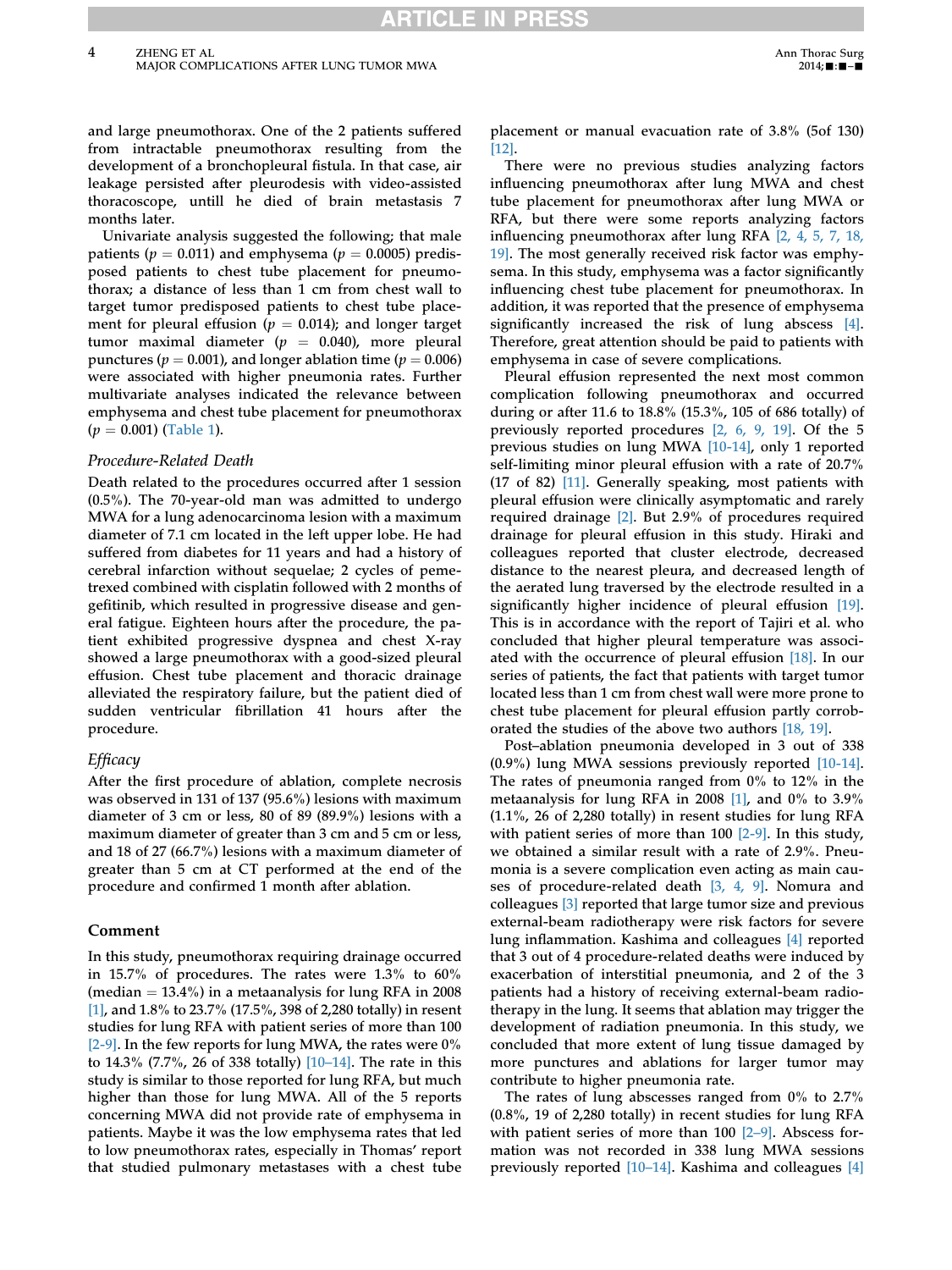# **RTICLE IN**

<span id="page-4-0"></span>reported that the presence of emphysema significantly increased the risk of lung abscess, probably because decreased perfusion and ventilation made emphysematous lung parenchyma more susceptible to thermal damage and damaged lung parenchyma might serve as the nidus of infection. Only 1 lung abscess was recorded in this series and the patient was suffering from emphysema.

Bronchopleural fistula is a rare but severe complication of lung RFA [4, 20–22] and MWA [\[23\].](#page-5-0) Pleurodesis and endobronchial valve placement may take effect [4, 24]. Cannella and colleagues [\[22\]](#page-5-0) suggested that minimally invasive treatment, chest tubes alone for example, was sufficient to cure bronchopleural fistula, but air leakage persisted after chest tube placement and pleurodesis till he died seven months after ablation in this study, like the case Sakurai et al. reported [\[21\].](#page-5-0) Large ulcers caused by lung surface burn may cause bronchopleural fistula, so avoiding excessive burn to the lung surface might be a good way.

Injuries of nerve after lung RFA, including injuries of brachial nerve, phrenic nerve or stellate ganglion, have been reported [4, 25–27]. Hemoptysis acted as side effect or minor complications in most previously reported studies [2, 6, 11], though massive hemoptysis might act as cause of procedure-related death [9]. Other major complications after lung RFA previously reported but not recorded in this study include pulmonary artery pseudoaneurysm [\[28\]](#page-5-0), large hemothorax [4, 20], air embolism [2], needle tract seeding [\[29\],](#page-5-0) rib fracture [30] and diaphragm injury [4]. Major complication rate in this study was 20.6% and approximated to that in the studies of Nomura and colleagues [3] and Sano and colleagues [9] (18.3% and 17.1%, respectively), but higher than that in the study of Kashima and colleagues [4] (9.8%) who did not think that pneumothorax requiring chest tube placement but not requiring pleural sclerosis was major complication.

The mortality rate was .5% in this study, resembling those of previous studies which were 0% to 2.6% for lung RFA  $[2-10]$  and no death for lung MWA  $[10-14]$ . The reported deaths were secondary to concomitant pneumonia, intractable pneumothorax, massive hemoptysis, hemothorax, pulmonary embolism, nonspecific respiratory failure or acute cardiac failure. The sudden ventricular fibrillation causing the death in this study was induced by respiratory failure. It has been reported that pulmonary function decreased after RFA and that RFAinduced severe pleuritis and ablation of a large volume of marginal parenchyma were associated with impaired pulmonary function [\[31\].](#page-5-0) Lung function usually recovers to preablation values after an initial reduction [\[32\]](#page-5-0); but before the recovery, uncontrollable respiratory failure may be induced by pneumothorax, pleural effusion or pneumonia.

In conclusion, as a relatively practical and safe modality, lung tumor MWA can induce serious complications, but the indications for lung MWA need not be limited since most major complications were easy to handle. Enough attention should be paid to patients with

emphysema, subpleural or large target tumor, especially to patients with imperfect respiratory function who need more prompt chest tube placement when a pneumothorax or an effusion develop. A patient who suffered more pleural punctures and longer ablation time for a bigger lesion may require prolonged antibiotic prophylaxis to avoid pneumonia.

## References

- 1. [Zhu JC, Yan TD, Morris DL. A systematic review of radio](http://refhub.elsevier.com/S0003-4975(14)00576-1/sref1)[frequency ablation for lung tumors. Ann Surg Oncol 2008;15:](http://refhub.elsevier.com/S0003-4975(14)00576-1/sref1) [1765](http://refhub.elsevier.com/S0003-4975(14)00576-1/sref1)–74.
- 2. [Okuma T, Matsuoka T, Yamamoto A, et al. Frequency and](http://refhub.elsevier.com/S0003-4975(14)00576-1/sref2) [risk factors of various complications after computed](http://refhub.elsevier.com/S0003-4975(14)00576-1/sref2) [tomography-guided radiofrequency ablation of lung tumors.](http://refhub.elsevier.com/S0003-4975(14)00576-1/sref2) [Cardiovasc Intervent Radiol 2008;31:122](http://refhub.elsevier.com/S0003-4975(14)00576-1/sref2)–30.
- 3. [Nomura M, Yamakado K, Nomoto Y, et al. Complications](http://refhub.elsevier.com/S0003-4975(14)00576-1/sref3) [after lung radiofrequency ablation: risk factors for lung](http://refhub.elsevier.com/S0003-4975(14)00576-1/sref3) infl[ammation. Br J Radiol 2008;81:244](http://refhub.elsevier.com/S0003-4975(14)00576-1/sref3)–9.
- 4. [Kashima M, Yamakado K, Takaki H, et al. Complications](http://refhub.elsevier.com/S0003-4975(14)00576-1/sref4) [after 1000 lung radiofrequency ablation sessions in 420 pa](http://refhub.elsevier.com/S0003-4975(14)00576-1/sref4)tients: a single center'[s experiences. AJR Am J Roentgenol](http://refhub.elsevier.com/S0003-4975(14)00576-1/sref4) [2011;197:W576](http://refhub.elsevier.com/S0003-4975(14)00576-1/sref4)–80.
- 5. [Yoshimatsu R, Yamagami T, Terayama K, Matsumoto T,](http://refhub.elsevier.com/S0003-4975(14)00576-1/sref5) [Miura H, Nishimura T. Delayed and recurrent pneumo](http://refhub.elsevier.com/S0003-4975(14)00576-1/sref5)[thorax after radiofrequency ablation of lung tumors. Chest](http://refhub.elsevier.com/S0003-4975(14)00576-1/sref5) [2009;135:1002](http://refhub.elsevier.com/S0003-4975(14)00576-1/sref5)–9.
- 6. [Zhu JC, Yan TD, Glenn D, Morris DL. Radiofrequency](http://refhub.elsevier.com/S0003-4975(14)00576-1/sref6) [ablation of lung tumors: feasibility and safety. Ann Thorac](http://refhub.elsevier.com/S0003-4975(14)00576-1/sref6) [Surg 2009;87:1023](http://refhub.elsevier.com/S0003-4975(14)00576-1/sref6)–8.
- 7. [Nour-Eldin NE, Naguib NN, Saeed AS, et al. Risk factors](http://refhub.elsevier.com/S0003-4975(14)00576-1/sref7) [involved in the development of pneumothorax during radi](http://refhub.elsevier.com/S0003-4975(14)00576-1/sref7)[ofrequency ablation of lung neoplasms. AJR Am J Roent](http://refhub.elsevier.com/S0003-4975(14)00576-1/sref7)[genol 2009;193:W43](http://refhub.elsevier.com/S0003-4975(14)00576-1/sref7)–8.
- 8. [Simon CJ, Dupuy DE, DiPetrillo TA, et al. Pulmonary radi](http://refhub.elsevier.com/S0003-4975(14)00576-1/sref8)[ofrequency ablation: long-term safety and ef](http://refhub.elsevier.com/S0003-4975(14)00576-1/sref8)ficacy in 153 [patients. Radiology 2007;243:268](http://refhub.elsevier.com/S0003-4975(14)00576-1/sref8)–75.
- 9. [Sano Y, Kanazawa S, Gobara H, et al. Feasibility of percu](http://refhub.elsevier.com/S0003-4975(14)00576-1/sref9)[taneous radiofrequency ablation for intrathoracic malig](http://refhub.elsevier.com/S0003-4975(14)00576-1/sref9)[nancies: a large single-center experience. Cancer 2007;109:](http://refhub.elsevier.com/S0003-4975(14)00576-1/sref9) [1397](http://refhub.elsevier.com/S0003-4975(14)00576-1/sref9)–405.
- 10. Carrafi[ello G, Mangini M, Fontana F, et al. Complications of](http://refhub.elsevier.com/S0003-4975(14)00576-1/sref10) [microwave and radiofrequency lung ablation: personal](http://refhub.elsevier.com/S0003-4975(14)00576-1/sref10) [experience and review of the literature. Radiol Med 2012;117:](http://refhub.elsevier.com/S0003-4975(14)00576-1/sref10) [201](http://refhub.elsevier.com/S0003-4975(14)00576-1/sref10)–13.
- 11. [Wolf FJ, Grand DJ, Machan JT, Dipetrillo TA, Mayo-](http://refhub.elsevier.com/S0003-4975(14)00576-1/sref11)[Smith WW, Dupuy DE. Microwave ablation of lung malig](http://refhub.elsevier.com/S0003-4975(14)00576-1/sref11)nancies: effectiveness, CT fi[ndings, and safety in 50 patients.](http://refhub.elsevier.com/S0003-4975(14)00576-1/sref11) [Radiology 2008;247:871](http://refhub.elsevier.com/S0003-4975(14)00576-1/sref11)–9.
- 12. [Vogl TJ, Naguib NN, Gruber-Rouh T, Koitka K, Lehnert T,](http://refhub.elsevier.com/S0003-4975(14)00576-1/sref12) [Nour-Eldin NE. Microwave ablation therapy: clinical utility](http://refhub.elsevier.com/S0003-4975(14)00576-1/sref12) [in treatment of pulmonary metastases. Radiology 2011;261:](http://refhub.elsevier.com/S0003-4975(14)00576-1/sref12) [643](http://refhub.elsevier.com/S0003-4975(14)00576-1/sref12)–51.
- 13. [Lu Q, Cao W, Huang L, et al. CT-guided percutaneous mi](http://refhub.elsevier.com/S0003-4975(14)00576-1/sref13)[crowave ablation of pulmonary malignancies: results in 69](http://refhub.elsevier.com/S0003-4975(14)00576-1/sref13) [cases. World J Surg Oncol 2012;10:80](http://refhub.elsevier.com/S0003-4975(14)00576-1/sref13).
- 14. Belfiore G, Ronza F, Belfi[ore MP, et al. Patients](http://refhub.elsevier.com/S0003-4975(14)00576-1/sref14)' survival in [lung malignancies treated by microwave ablation: our](http://refhub.elsevier.com/S0003-4975(14)00576-1/sref14) [experience on 56 patients. Eur J Radiol 2013;82:177](http://refhub.elsevier.com/S0003-4975(14)00576-1/sref14)–81.
- 15. Planché O, Teriitehau C, Boudabous S, et al. In vivo evalu[ation of lung microwave ablation in a porcine tumor mimic](http://refhub.elsevier.com/S0003-4975(14)00576-1/sref15) [model. Cardiovasc Intervent Radiol 2013;36:221](http://refhub.elsevier.com/S0003-4975(14)00576-1/sref15)–8.
- 16. [Crocetti L, Bozzi E, Faviana P, et al. Thermal ablation of lung](http://refhub.elsevier.com/S0003-4975(14)00576-1/sref16) [tissue: in vivo experimental comparison of microwave and](http://refhub.elsevier.com/S0003-4975(14)00576-1/sref16) [radiofrequency. Cardiovasc Intervent Radiol 2010;33:818](http://refhub.elsevier.com/S0003-4975(14)00576-1/sref16)–27.
- 17. [Goldberg SN, Grassi CJ, Cardella JF, et al. Image-guided](http://refhub.elsevier.com/S0003-4975(14)00576-1/sref17) [tumor ablation: standardization of terminology and reporting](http://refhub.elsevier.com/S0003-4975(14)00576-1/sref17) [criteria. J Vasc Interv Radiol 2009;20:S377](http://refhub.elsevier.com/S0003-4975(14)00576-1/sref17)–90.
- 18. [Tajiri N, Hiraki T, Mimura H, et al. Measurement of pleural](http://refhub.elsevier.com/S0003-4975(14)00576-1/sref18) [temperature during radiofrequency ablation of lung tumors](http://refhub.elsevier.com/S0003-4975(14)00576-1/sref18)